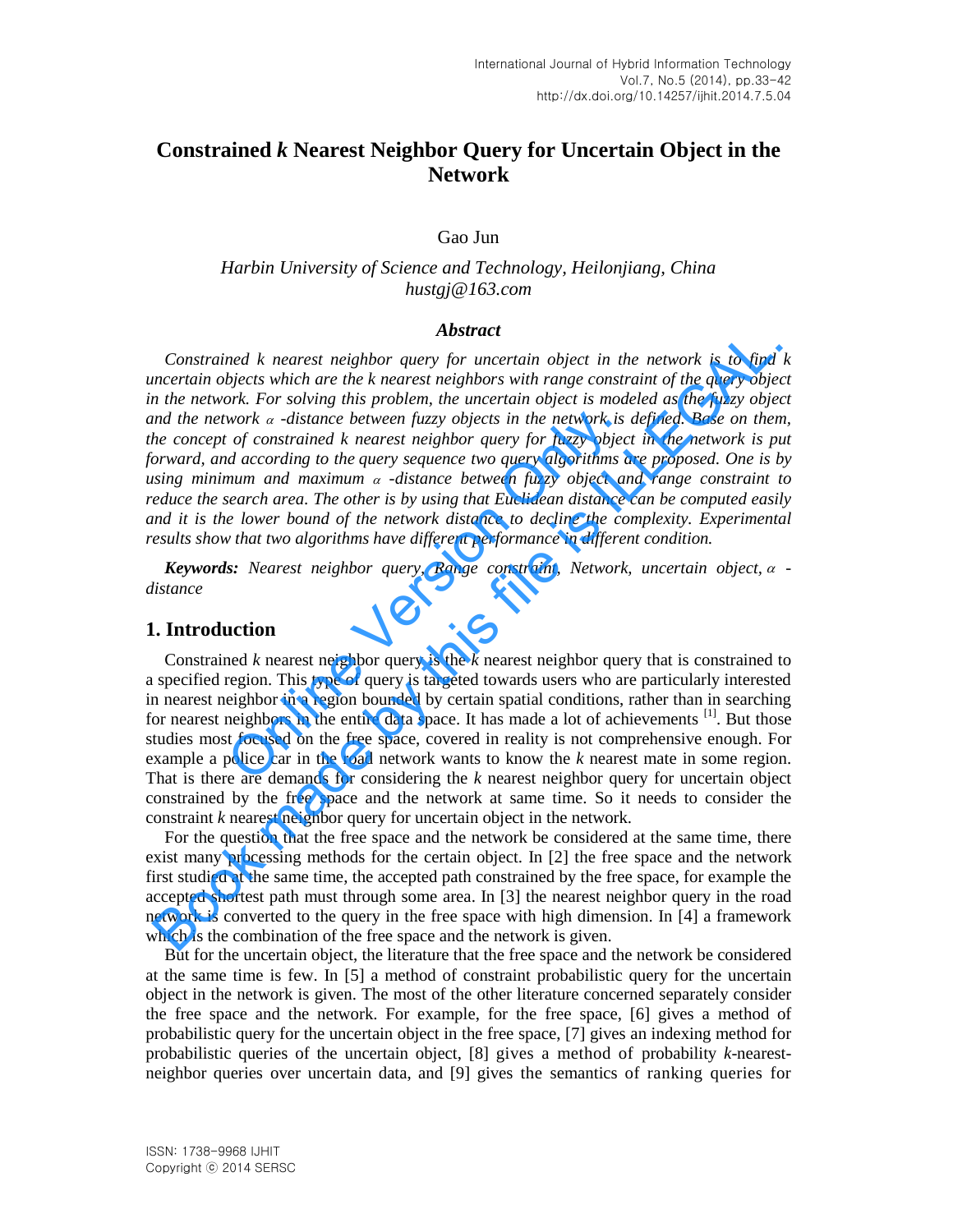probabilistic data. For the network, in [10] the uncertain object in network is modeled as an area, and a method of nearest neighbor query for the area is given.

And above works about the processing of the uncertain object in free space or in the network mostly use probability. But fuzzy set theory is also a powerful tool for dealing with uncertainty problem, and it has been widely used in the area of the database. Such as, in [11] fuzzy theory is used to define the data type and operation of uncertain object, in [12] uncertain object in free space is modeled as fuzzy object and two methods of nearest neighbor query is given. So this article explores using fuzzy set theory to deal with the constrained *k* nearest neighbor query for uncertain object in the network.

## **2. Basic Concepts**

Given a network *N* and an area *RC*.

**Definition1.** Fuzzy object O in the network N is a set of order pairs  $\langle o_i, \mu_o(o_i) \rangle$ , in which  $o_i$  denotes a fuzzy point of the *O*, and  $\mu_o(o_i)$  is a degree of membership, that is:<br>  $O = \{ \langle o_i, \mu_o(o_i) \rangle | o_i \in N, \mu_o(o_i) > 0 \}.$ 

$$
O = \{ \langle o_i, \mu_o(o_i) \rangle | o_i \in N, \mu_o(o_i) > 0 \}.
$$

Certain object in the *N* is a special of the fuzzy object, that is  $0 = \{ \langle o, 1 \rangle | o \in N \}$ .

**Definition2.** The  $\alpha$  -cut set of the fuzzy object *O* in the network *N* is:

 ${ O}_\alpha = \{o_i \mid o_i \in N, \mu_o(o_i) > \alpha \}$ .

**Definition3.** Given  $d_N$  ( $o_1$ ,  $o_2$ ) is the network distance of fuzzy points  $o_1$  and  $o_2$  in the network *N*. The  $\alpha$  -distance between fuzzy objects  $O_1$  and  $O_2$  in the network *N* is:<br>  $d_{\alpha}(O_1, O_2) = \min_{\alpha} d_{\alpha}(O_1, O_2)$ 

$$
d_{\alpha}(O_1, O_2) = \min_{(o_1, o_2) \in O_{1\alpha} \times O_{2\alpha}} d_{N}(o_1, o_2)
$$

**Definition4.** Given the conjunction points of the area *RC* and the network *N* are  $g_i$  ( $i=1$ ,

2,..., h). The 
$$
\alpha
$$
 -distance between the fuzzy object *O* and the area *RC* is  
\n
$$
d_{\alpha-\max}(O, RC) = \max_{\langle o, g_i \rangle \in O_{\alpha} \times g_i} d_N(o, g_i), \quad d_{\alpha-\min}(O, RC) = \min_{\langle o, g_i \rangle \in O_{\alpha} \times g_i} d_N(o, g_i).
$$

**Definition5.** *K* nearest neighbor query for the fuzzy query object  $q$  in the network  $N$  is to find *k* objects  $O_{ij} \in O$  for which the distance  $d_a(q, O_{ij})$  is less or equal to the distance  $d_a(q, 0')$  for any other  $O' \in O/O_{ij}$ , that is: notes a ruzzy point of the *O*, and  $\mu_o$  ( $o_i$ ) is a degree of mer<br>  $o_i$ ,  $\mu_o$  ( $o_i$ ) >  $|o_i \in N$ ,  $\mu_o$  ( $o_i$ ) > 0}.<br>
bbject in the *N* is a special of the fuzzy object, that is *O*<br> **nn2.** The  $\alpha$  -cut set of the fuzz **Concerned By the matrix of the network** N is a set of order pairs  $\varepsilon$   $a_1$ ,  $\mu_o(a_1)$  >, it is included by the *n* a network N and an area *RC*.<br> **Oncernal modes a filzzy point of the** *O***, and**  $\mu_o(a_1)$  **is a degree of** 

$$
kNN = \left\{ \left. O_{ij} \right| d_a (q, O_{ij}) \leq d_a (q, O'), j = 1, 2, ..., k \right\}
$$

**Definition6.** Constrained *k* nearest neighbor query for fuzzy object  $q$  in the network  $N$  is to find *k* objects  $O_{ij} \in O$  for which the distance  $d_a(q, O_{ij})$  is less or equal to the distance

$$
d_{\alpha}(q, O') \text{ for any other } O' \in O / O_{ij}, \text{ and } O_{ij} \text{ all locate in area } RC, \text{ that is:}
$$
  

$$
CkNN = \{O_{ij} | d_{\alpha}(q, O_{ij}) \leq d_{\alpha}(q, O'), j = 1, 2, ..., k, O_{ij} \in RC \}
$$

As shown in Figure 1, it is an example of the basic concepts. Assumed fuzzy object set *D*= { $O_1$ ,  $O_2$ ,  $O_3$ ,  $O_4$ }, in which fuzzy object  $O_1 = \{ \langle o_{11}, 0.1 \rangle, \langle o_{12}, 0.5 \rangle, \langle o_{13}, 0.8 \rangle \}$ ,  $o_{11}$ ,  $o_{12}$ ,  $o_{13}$  are fuzzy points of the fuzzy object  $O_1$ , and 0.1, 0.5, 0.8 respectively are the degrees of membership of fuzzy points. *O*2=<*o*21, 0.3>, <*o*22, 0.7>, <*o*23, 0.8>}, *O*3=<*o*31, 0.2>, <*o*32, 0.6>, <*o*33, 0.9>}, *O*4= {<*o*41, 0.5>, <*o*42, 0.9>, <*o*43, 0.8>}, *k*=1, =0.5, query object *q*= {<*q*1, 0.3>,  $\langle q_2, 0.6 \rangle, \langle q_3, 0.9 \rangle$ . *RC* is the constraint area. The conjunction points of the *RC* and the *N* respectively are *g*1, *g*2, *g*3, *g*4.

For the fuzzy object  $O_1$ , its 0.5-cut set is  $O_{1/0.5}$  = { $O_{12}$ ,  $O_{13}$ }. The 0.5-cut set of the fuzzy object  $O_3$  is  $O_{3/0.5} = \{o_{32}, o_{33}\}\$ . The 0.5-cut set of the fuzzy query object *q* is  $q_{0.5} = \{q_2, q_3\}$ .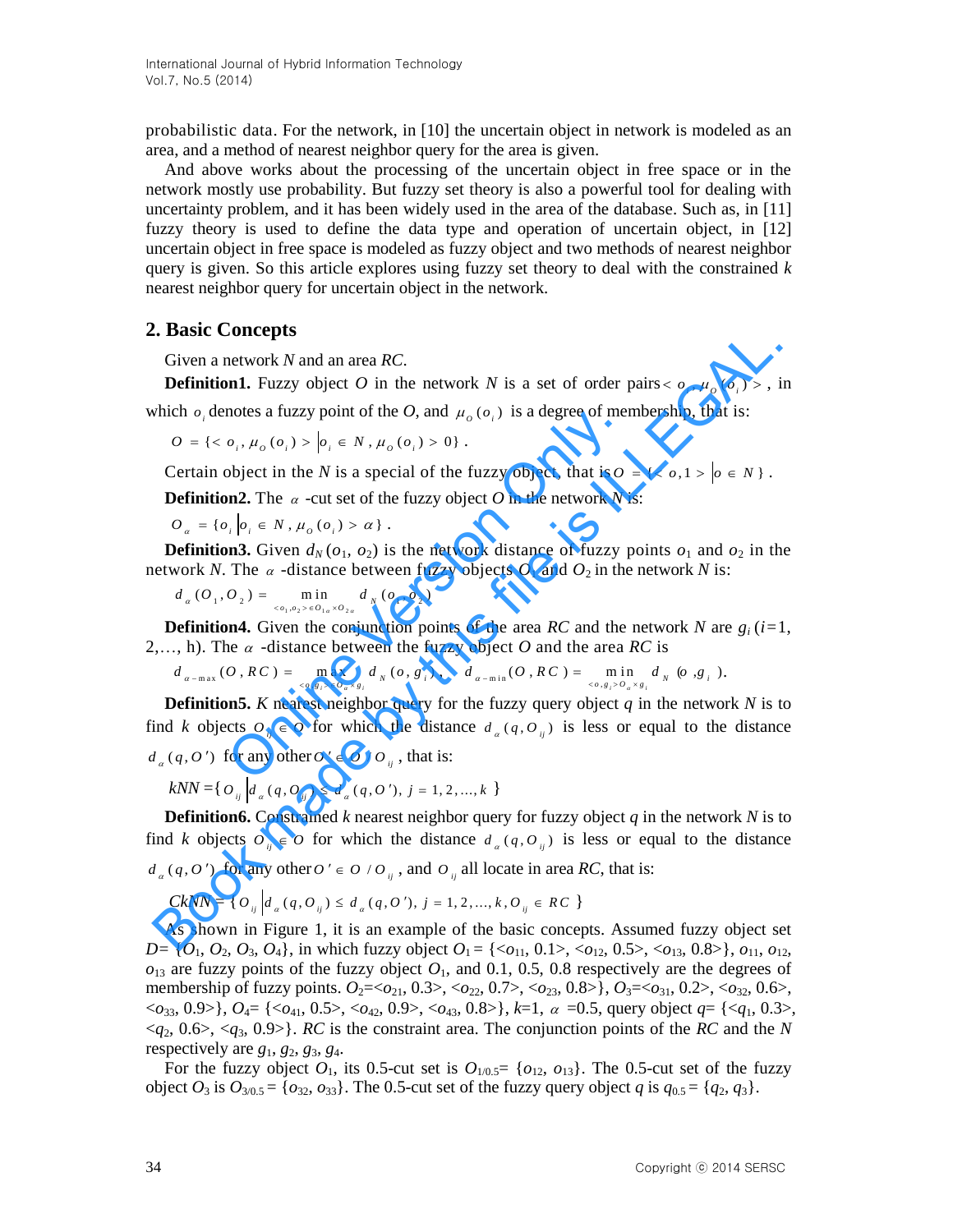The 0.5-distance of the fuzzy object *q* and the fuzzy object  $O_1$  is:

The 0.5-distance of the fuzzy object q and the fuzzy object  $O_1$  is:<br>  $d_{0.5}(q, O_1) = \min_{\{q_1, o_{11} > \in q_{0.5} \times O_{1/0.5}} d_N(q_1, o_{1i}) = \min\{d_N(q_2, o_{12}), d_N(q_2, o_{13}), d_N(q_3, o_{12}), d_N(q_3, o_{13})\}$ The 0.5-distance of the fuzzy query object  $q$  and the fuzzy object  $O_3$  is:  $d_{0.5}(q, O_1) = \min_{q_i, o_{1i} > \in q_{0.5} \times O_{1/0.5}} d_N(q_i, o_{1i}) = \min \{ d_N(q_2, o_{12}), d_N(q_2, o_{13}), d_N(q_3, o_{12}), d_N(q_3, o_{13}) \}$ <br>
The 0.5-distance of the fuzzy query object q and the fuzzy object  $O_3$  is:<br>  $d_{0.5}(q, O_3) = \min_{q_i, o_{3i} > \in q_{0.5} \times$ The 0.5-distance of the fuzzy query object *q* and the area *RC* is:<br>  $d_{0.5-\text{max(min)}}(q, RC) = \max(\text{min}) d_N(q, g_i) = \max(\text{min}) {d_N(q_2, g_1), d_N(q_2, g_2)}$  $\int_{a_0, s}^{a_0} (q, b_3) = \lim_{q_i, a_{3i} > a_{3i} \leq a_{0, s} \times b_{3i} \leq a} \frac{m!}{a_0} \int_{a_0}^{a_0} (q_i, b_3) = m! \int_{a_0}^{a_0} (q_2, b_3) \int_{a_0}^{a_0} (q_2, b_3) \int_{a_0}^{a_0} (q_3, b_3)$ <br>
The 0.5-distance of the fuzzy query object q and the area *RC* 

$$
d_{0.5-\max(\min)}(q, RC) = \max_{\{q_1, g_1\} \in q_{0.5} \times g_1} d_N(q, g_1) = \max(\min) \{d_N(q_2, g_1), d_N(q_2, g_2)\}
$$
  

$$
d_N(q_2, g_3), d_N(q_2, g_4), d_N(q_3, g_1), d_N(q_3, g_2), d_N(q_3, g_3), d_N(q_3, g_4)\}
$$



**Figure 1. The Example of Basic Concepts** 

The result of *k* nearest neighbor query for the fuzzy object *q* in the network *N* is  $O<sub>1</sub>$ , for it is the object in O that have minimum  $\alpha$  -distance to the  $q$ . However the result of constrained k nearest neighbor query of fuzzy object  $q$  in the network  $N$  is  $O_3$ , for it is the object both in the *O* and in the *RC* that have minimum  $\alpha$  -distance to the *q*. **Example of Basic Concepts**<br> **Eigure 1. The Example of Basic Concepts**<br>
It of k nearest neighbor query for the fuzzy object q in the n<br>
n O that have minimum  $\alpha$  -distance to the q. However the<br>
concepts of the Data<br>
exa Book made by the **Example of Basic Concepts**<br>
Figure 1. The **Example of Basic Concepts**<br>
The result of *k* nearest neighbor query of the **Example of Basic Concepts**<br>
The result of *k* nearest neighbor query of the particu

## **3. Storage of the Data**

For the network is stable comparing with the data in it, the network and the data in it are separately stored here.

## **3.1. Storage of the Network**

The network connection and the network location are separately processed. The message of connection is modeled as indirection weighed graph. The node set includes the conjunction nodes of the network and special nodes. The element in the edge set denotes the connection of nodes and network distance. As showed in Figure 2(a), it is a graph of the network in Figure 1.



**Figure 2. The Graph and the Adjacent List**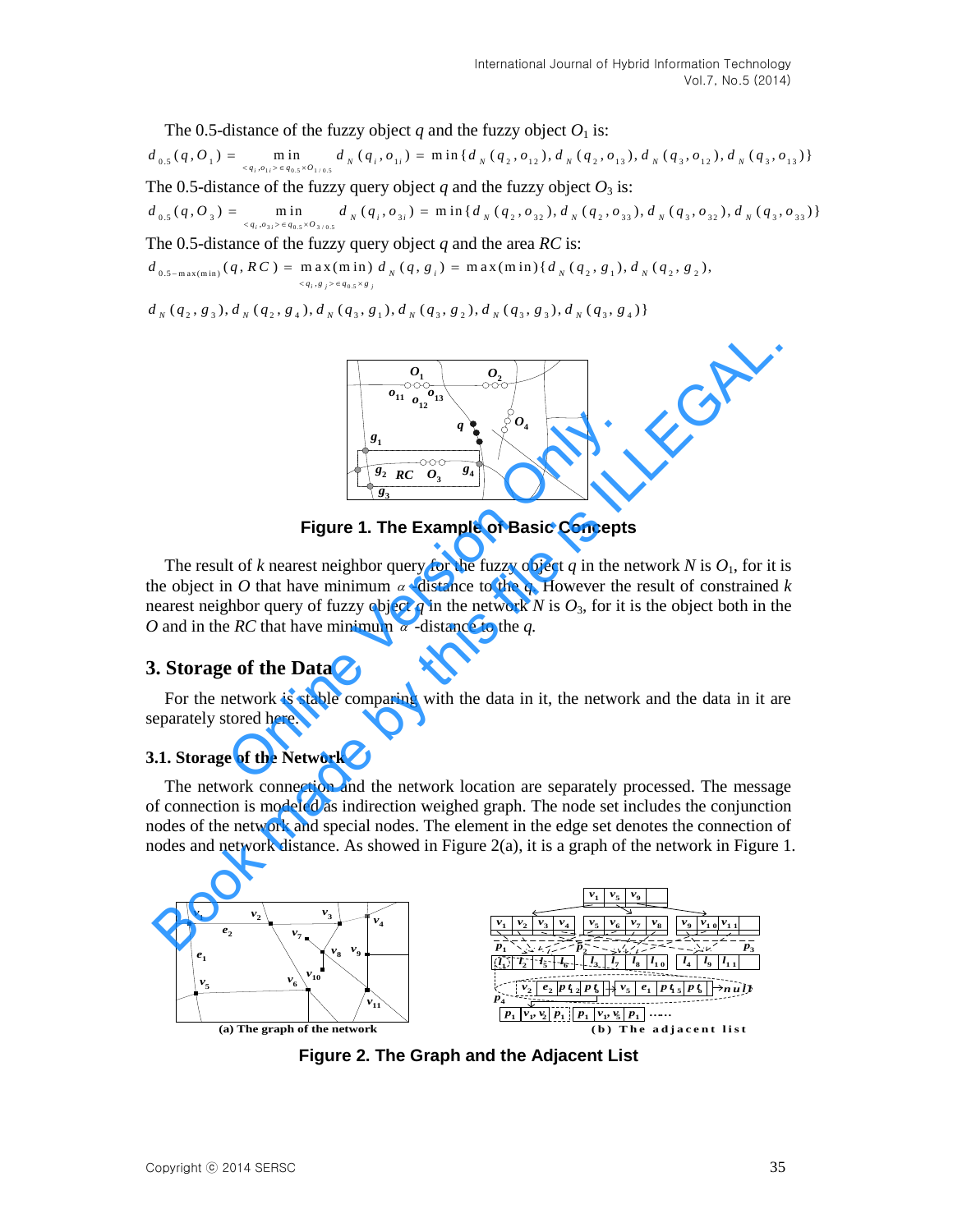1. The adjacent list is used to store the connection of the network.

For decreasing I/O operation, search time and effectively visiting the adjacent list of nodes, the adjacent lists of neighbor nodes in space are putted in the same page according the Z order. The pages that adjacent lists being in it is indexed by  $B^+$  tree according the order of node. As showed in Figure 2(b), it is the mode of storage for the graph in Figure  $2(a)$ 

For example, node  $v_1$  has two adjacent nodes  $v_2$  and  $v_5$ , so its adjacent list  $l_1$  has two parts which have the same form. The first part is  $\langle v_2, e_2, pt_1, 2, pt_0 \rangle$ , in which  $v_2$  is the adjacent node of  $v_1$ ,  $e_2$  is the network distance of  $v_1$  and  $v_2$ ,  $pt_{1,2}$  is a pointer it point to the page that store the abstract data type of edge  $v_1v_2$  and  $pt_o$  is also a pointer it point to the page that store the objects on the edge  $v_1v_2$ . And that the pointers are putted at the head and end of the abstract data type to point to the page  $p_1$  which store the adjacent list of  $v_1$  and  $v_2$ . The others are same.

2. R tree is used to index the location of the network

As showed in Figure 3(a), it is an R tree of the network in Figure 1. Assumed the capacity of nodes is 3. The MBR of associated nodes is put at a leaf node, for example MBR  $R_3$ containing node  $v_1$  and  $v_5$  is putted at a leaf node. At the same time the leaf node has a pointer  $pt_{15}$  to point the page storing the abstract data type of the edge. The MBR of associated edges is putted at a middle node, for example MBR  $R_2$  containing edge  $v_3v_4$  and  $v_8v_{11}$  is putted at a middle node. The same approach is used till the root node.



**Figure 3. The R tree** 

## **3.2. Storage of the Network Fuzzy Object**

R tree is used to index network fuzzy object. As showed in Figure 3(b), it is an R tree of the network fuzzy object. Assumed the capacity of nodes is 3. The MBR containing the fuzzy points of same fuzzy object is put at a leaf node, for example the MBR of the fuzzy object  $O<sub>1</sub>$ is  $E_3$  which is putted at a leaf node. At the same time the leaf node have pointers  $pt_{01}$  and  $pt_N$ which respectively point to the data and network location of the fuzzy point. The MBR containing the neighbor fuzzy objects is putted at a middle node, for example MBR  $E_2$ containing fuzzy object  $O_2$  and  $O_3$  is putted at a middle node. The same approach is used till the root node.

## **4. Constrained Nearest Neighbor Query for Fuzzy Object in the Network**

Constrained nearest neighbor query for fuzzy object in the network is involved two kinds of queries: constrained range query and nearest neighbor query. Here according to the sequence of the query, the method of query is divided into two types: NN-C and C-NN.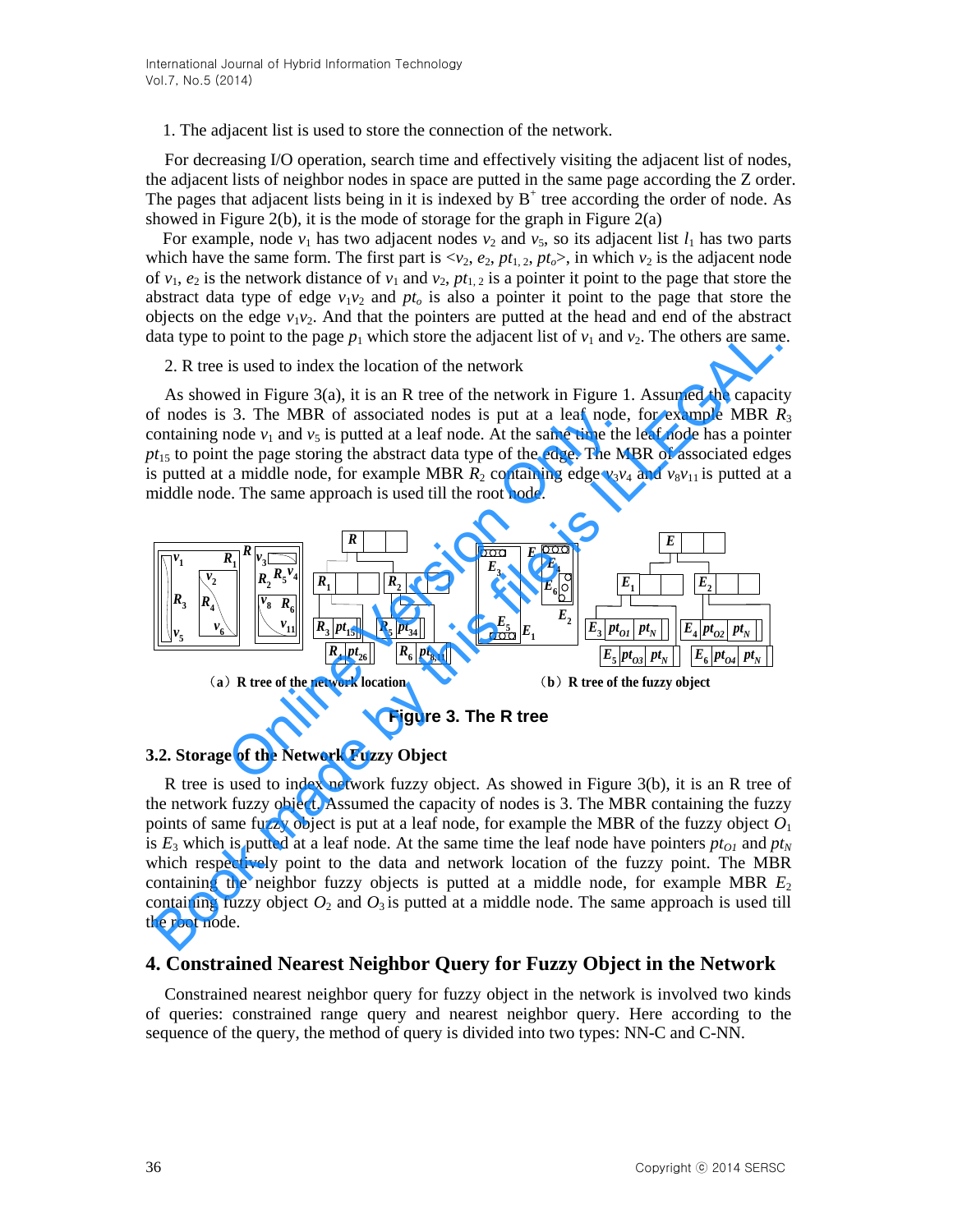#### **4.1. The Method of NN-C**

The method of NN-C is that the nearest query is done first and the range query is done next for the result of the nearest neighbor query. In it, at first the R tree of the network location is visited to confirm the edge  $v_i v_j$  that the query object q is on. The objects on the  $v_i v_j$  are viewed as the candidates. Then the priority query is used to store the visited nodes, which initial value are node  $v_i$  and  $v_j$ . The node *v* which has the minimum  $\alpha$  -distance to  $q$  is extracted from the queue. While the  $\alpha$  -distance between  $q$  and  $\nu$  exceeds the minimum  $\alpha$  -distance between  $q$ and RC, at the same time less than the maximum  $\alpha$  -distance between q and RC and maximum  $\alpha$  -distance between  $q$  and the candidate objects, the follow procedure carry out: for every unvisited adjacent node  $v_x$  of  $v$ , the objects exist on the edge  $vv_x$  is viewed as the candidate, and everyone of them are checked whether or not satisfying the range constraint, those satisfied are putted into the result set.

The pseudo code that is the concrete description of NN-C is showed in Algorithm1. In which *confirm*(*q*) denote the operation of confirming the network location of *q*; *confirm*( $v_i v_j$ ) denote the operation of confirming exist objects on the edge  $v_i v_j$ ;  $S_{cover}$ denote the set of objects on the edge; *Candidate\_NN* denote the set of the candidate objects.

#### **Algorithm1. NN-C algorithm**

**Input:** degree of membership  $\alpha$ , range constraint *RC*, the root node *E* of fuzzy object Rtree, the root node  $R$  of network location R-tree, query object  $q$ , the number of the nearest neighbor query *k*

**Output:** *CkNN CkNN =* ;  $v_i v_i = \text{confirm}(q);$ *S*<sup>*cover*</sup></sub>*=confirm*  $(v_i v_j)$ ; *Candidate\_NN=*  $S_{cover} = \{D_1, D_2, ..., D_h\};$  $d_{a-\max} = d_a (q, D_h)$ ;//if  $D_h = \emptyset$  then  $d_{a-\max} = \infty$ //  $Q = \langle (v_i, d_a(q, v_i)), (v_j, d_a(q, v_j)) \rangle;$ De-queue the node  $v$  in  $Q$  with the smallest  $d_a$   $(q, v)$ ; while  $d_a$   $(q, v) \geq d_{a-\text{min}}(q, RC)$  and  $d_a$   $(q, v) \leq \min(d_{a-\text{max}}, d_{a-\text{max}}(q, RC))$ for each non-visited adjacent node  $v_x$  of  $v$  do  $S_{cover} = confirm (v_x v);$  *Candidate\_NN = Candidate\_NN Scover*;  $d_{\alpha - \max} = \max_{h} d_{\alpha} (q, D_{h})$ ; En-queue( $v_x$ ,  $d_a$  ( $q$ ,  $v_x$ )); De-queue the next node *v* in *Q*  while  $| CkNN | < k$ for each object *D* in *Candidate\_NN*  if  $D \in RC$  then  $CkNN = CkNN \cup D$  $| CkNN | = | CkNN | +1;$ (*j*) denote the operation of confirming exist objects of set of objects on the edge; *Candidate\_NN* denote the **m1.** NN-C algorithm<br>
egree of membership  $\alpha$ , range constraint RC, the root not not not not not not not not and everyone of them are checked whether or not satisfying the range constraint, those<br>
districted into the result set.<br>
The pseudo code that is the concrete description of NN-C is showed in Algorithm1. I<br>
which confirmin

return *CkNN*;

NN-C algorithm uses the minimum and maximum  $\alpha$  -distance between  $q$  and RC to be the boundary to decrease the pages visited, so as to decrease the operation of I/O.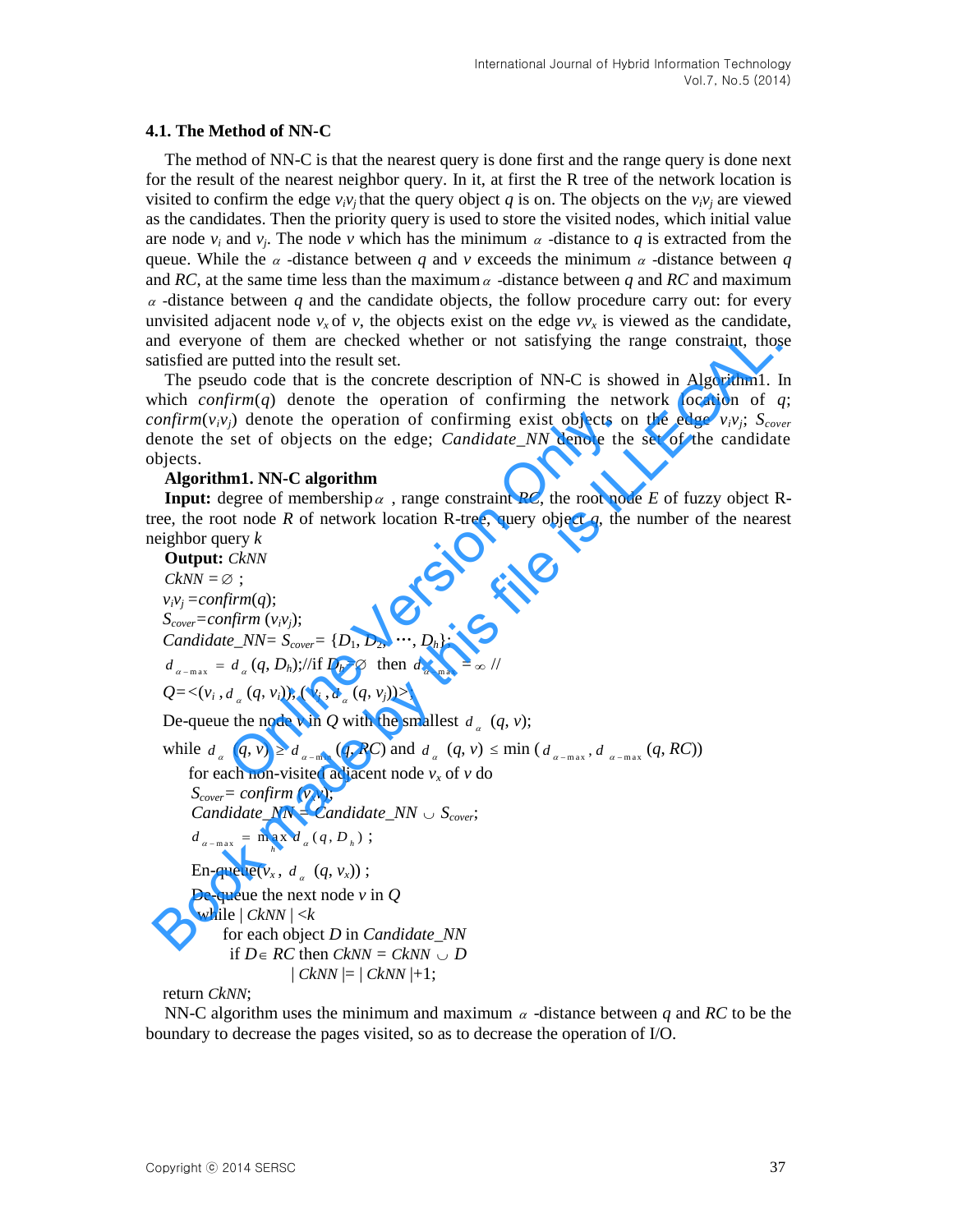## **4.2. The Method of C-NN**

The method of C-NN is that the range query is done first and the nearest neighbor query next. In it, at first the fuzzy object in the constraint area are confirmed, and the *k* nearest neighbor set of free space in the constraint area is found to be the candidate set. Then the network location of the query and candidate object is confirmed. The Dijkstra algorithm is used to compute the  $\alpha$  -distance between query and candidate object. The candidate object is putted into the priority query according to the ascending order of their  $\alpha$  -distance to query object. For the other fuzzy object in the constraint area, the follow procedure carry out: the next Euclidean nearest neighbor of query object is found, and if its Euclidean distance to query object is less than the maximum  $\alpha$  -distance of the object in the queue, its  $\alpha$  -distance to query object is computed and compared to the maximum  $\alpha$  -distance, if less, it will be putted into the queue. The maximum  $\alpha$  -distance of the object in the queue is computed again.

The pseudo code that is the concrete description of C-NN is showed in Algorithm2. In which *R\_result* denote the result set of range query. *E\_NN* denote the set of Euclidean nearest neighbor of query object *q* in constraint range; *next E\_NN(q)* denote the next Euclidean nearest neighbor of *q* in constraint range;  $d_E(q, D)$  denote the distance between *q* and candidate object *D*.

#### **Algorithm2. C-NN algorithm**

**Input:** degree of membership  $\alpha$ , range constraint *RC*, the root node *E* of fuzzy object Rtree, the root node  $R$  of network location R-tree, query object  $q$ , the number of the nearest neighbor query *k*

```
Output: CkNN 
  CkNN = \emptyset;
  R_result= \{D_1, D_2, ..., D_h\};E_NN= {D1,D2,...,Dk}; 
  v_i v_j = \text{confirm}(q);
  for each object D in E_NN do
      v_i v_j = \text{confirm}(D);
       compute d_a (q,D);
     CkNN = \{D_1, D_2, ..., D_k\}d_{a - max} = d_a (q, D_k);
  for object D in R_result do
      next\_E_NN(q) = (D,d_E(q,D));
       if d_E(q,D) < d_{a-\max} then
             compute d_a (q,D);
             if d_a (q,D) < d_{a-\max} then
                insert D into CkNN;
                  d_{\alpha - \max} = d_{\alpha} (q, D_k);
  return CkNN; 
                  ghbor of query object q in constraint range; next\_E_N<br>nearest neighbor of q in constraint range; d_E(q,D)<br>and candidate object D.<br>m2. C-NN algorithm<br>egree of membership \alpha, range constraint RC, the root noc<br>ot node R of 
query object is computed and compared to the maximum a-distance, if less, it will be putted the putted theorem is adistance of the object in the queue is computed again.<br>The pseudo code that is the concrete description
```
For the compute cost in free space is less than in network, and the cost of approximate compute is less than accurate compute, the C-NN algorithm decrease the compute in network and postpone the accurate compute by using the sub-bound characteristic of the Euclidean distance, consequently decrease the CPU-time and the I/O cost.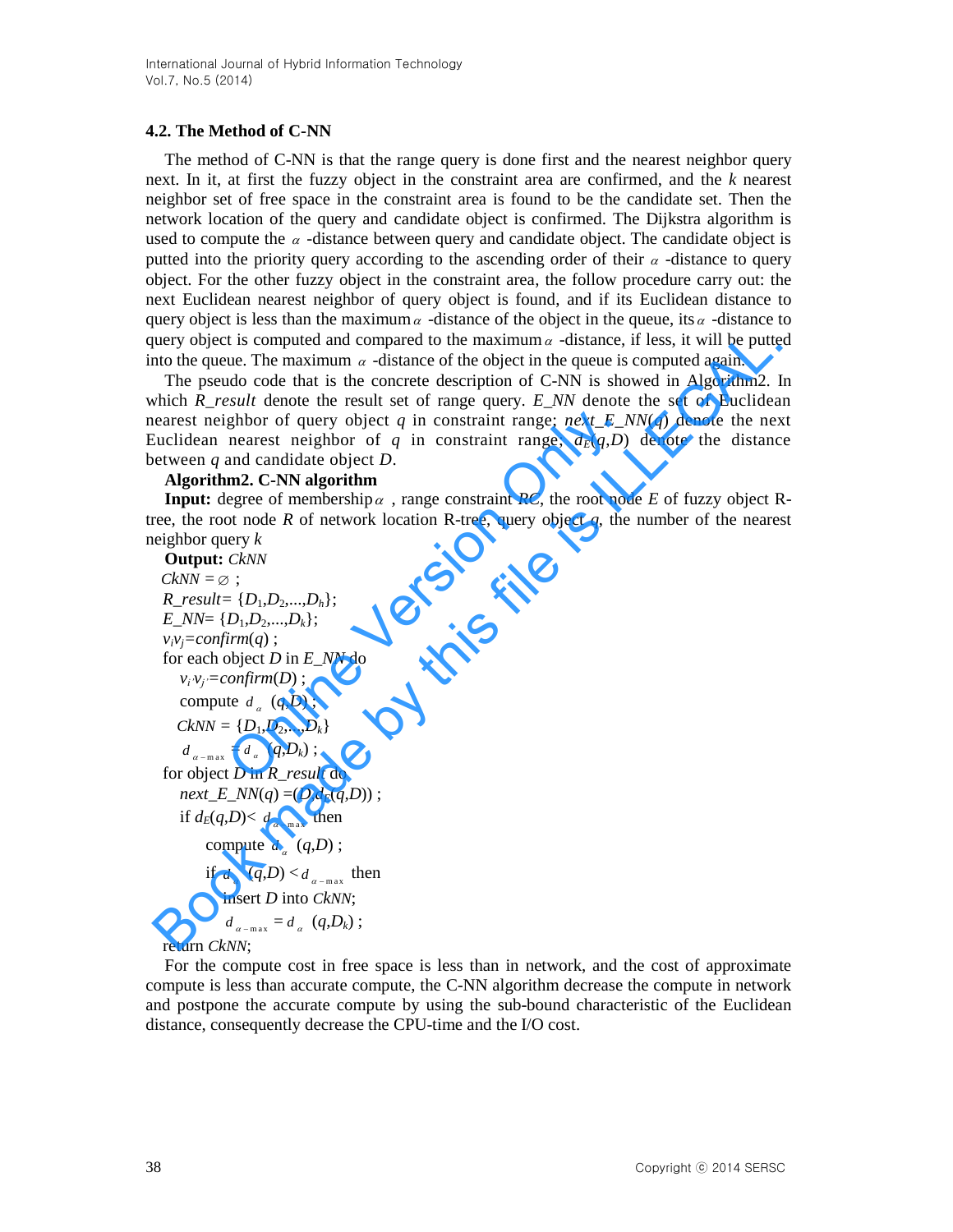## **5. Experimental Evaluation**

In this section we present the results of the experimental analysis of the methods in the paper. We implemented all our methods in Visual C++6.0. All the experiments are run on a Windows XP with 2.0GHz dual-core processors and 1GB of memory.

The experimented network comes from Digital Chart of World. In order to simulate reallife conditions, we use a spatial network of  $|N|=100,000$  segments, representing main roads and form a connected graph. The constraint range is a square area random cut according to the proportion of the maximum diameter of the road network, denoted by *RC=*the edge length of *RC*/the diameter of the road network. In order to control the density of the fuzzy data, we use synthetic datasets with cardinalities in the range 0.01|*N*| to 0.1|*N*|. The distribution of the fuzzy data follows the network distribution. The page size of the data structures is set to 4K. The LRU buffer which accommodates 10% of the network and R-tree separately is employed to participate in the experiment. For every experiment, we execute workloads of 10 queries, and the average of the results is used to compare the C-NN algorithm and NN-C algorithm in terms of CPU time and I/O cost.

**Experiment1.** It is to test the effect of fuzzy data size to the performance of the algorithm. The result of the experiment is showed in Figure 4, for  $RC=0.01$ ,  $k=10$  and  $\alpha =0.8$ .



**Figure 4. The Effect of Dataset Size to the Performance of the Algorithm** 

When the size is small, for the fuzzy data are far from the query object, NN-C algorithm increase many unnecessary computation of the network distance and visit to the page, its CPU time and I/O cost are all high. When the size increases, the performance of NN-C improves. On the other hand, the performance of the C-NN is better because the range query make only the necessary network edges are visited and the correlated data is in the buffer with high locality.

**Experiment2.** It is to test the effect of constraint range to the performance of the algorithm. The result of the experiment is showed in Figure 5, for the size of dataset is 20KB, *k*=10 and  $\alpha = 0.8$ .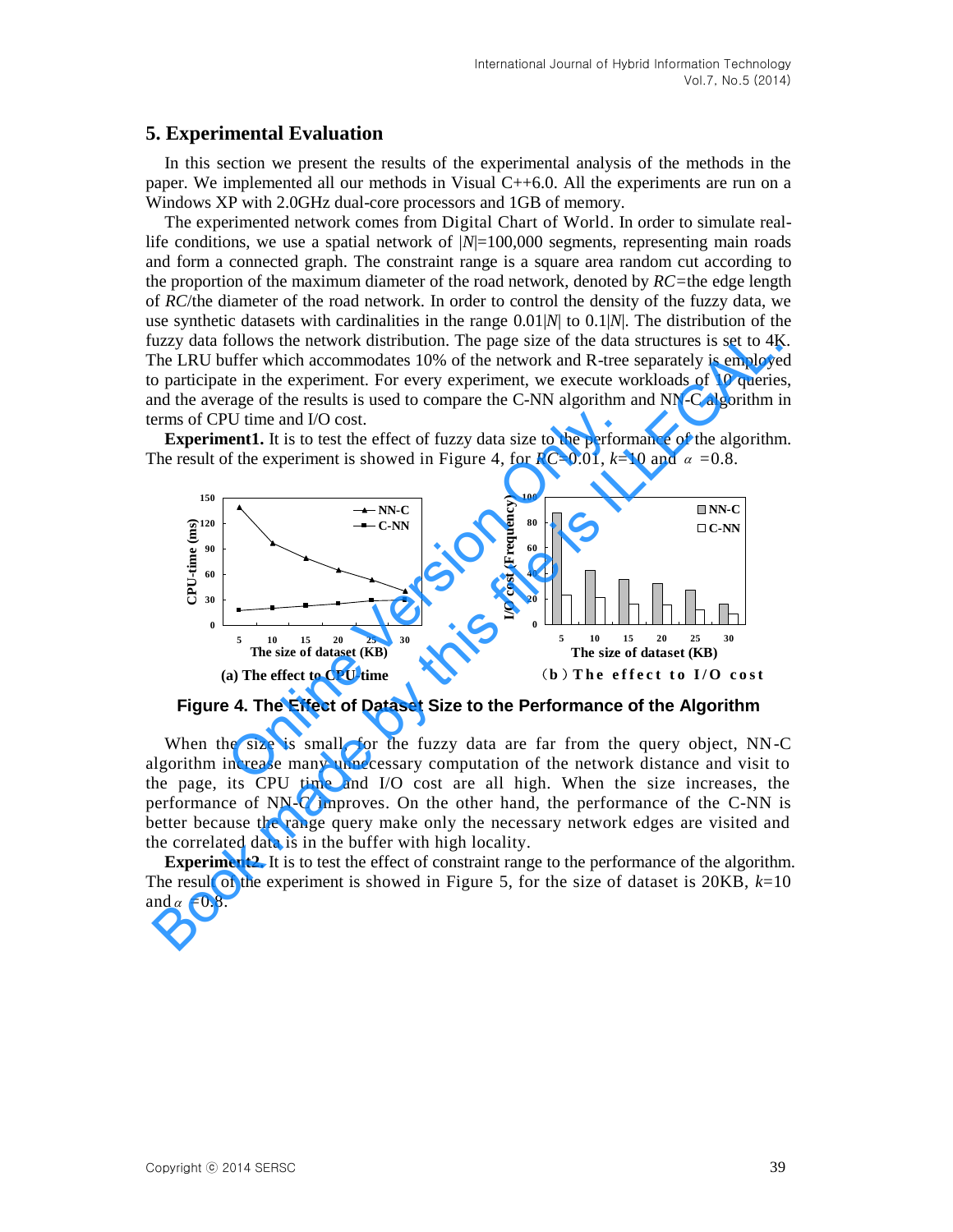International Journal of Hybrid Information Technology Vol.7, No.5 (2014)



**Figure 5. The Effect of RC to the Performance of the Algorithm** 

The CPU time and I/O cost of two algorithms all increased with *RC* broadened because for NN-C the prune area which limited by the minimum and maximum  $\alpha$ distance between *q* and *RC* augment and for C-NN the election function of *RC* decline. When the  $RC$  is small the CPU time of R-NN less than NN-R evidently, and the I/O cost of C-NN less than NN-C all the time.

**Experiment3.** It is to test the effect of query number to the performance of the algorithm. The result of the experiment is showed in Figure 6, for the size of dataset is 20KB, RC=0.01 and  $\alpha$  =0.8. The performance of two algorithms all descend, but the degree of descend is difference: the NN-C descend evidently because the computation of network distance and the page visited increased with the query number increasing, however the effect of query number to C-NN is little.



**Figure 6. The Effect of k to the Performance of the Algorithm** 

**Experiment4.** It is to test the effect of  $\alpha$  to the performance of the algorithm. The result of the experiment is showed in Figure 7, for the size of dataset is 20KB, *RC*=0.01 and *k=*10.



Figure 7. The Effect of  $\alpha$  to the Performance of the Algorithm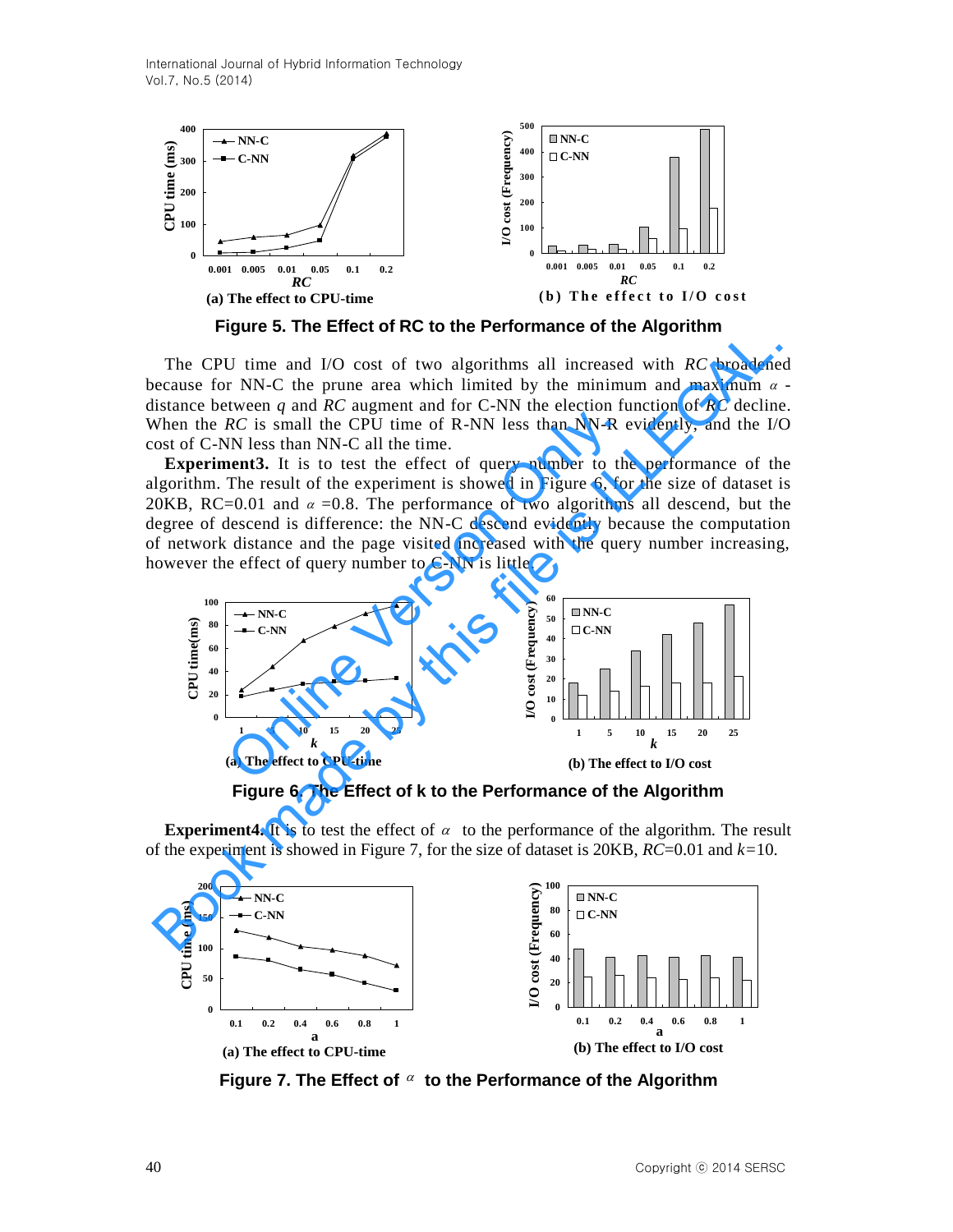With the  $\alpha$  increasing, CPU time of two algorithms decreased a little because the computation of distance between nodes needed decreased. On the other hand, the effect of  $\alpha$ to I/O cost is little because the visit to fuzzy object completed at one time.

## **6. Conclusion**

We attempt to use the fuzzy set theory to solve the problem of constrained nearest neighbor query for uncertain object in the network, and give two methods: C-NN algorithm and NN-C algorithm. Experimental results show that two algorithms have different performance in different condition. The C-NN algorithm excels the NN-C algorithm at most time. The further research is that the range and nearest neighbor query be considered at the same time, so as to make the constrained nearest neighbor query more efficient in the network.

## **References**

- [1] R. Cheng, C. Jinchuan, M. Mokbel and C. Chiyin, Editors, "Probabilistic Verifiers: Evaluating Constrained Nearest-Neighbor Queries over Uncertain Data", Proceedings of the 24th International Conference on Data Engineering, **(2008)** April7-12; Cancun Mexico. -<br>C. Unchuan, M. Mokbel and C. Chiyin, Editors, "Probabilistic Verif-<br>Neighbor Queries over Uncertain Data", Proceedings of the 24th Intern<br>Ing, (2008) April7-12; Cancun Mexico.<br>U. J. Ning and E. A. Rundensteiner, Editors, ame time, so as to make the constrained nearest neighbor query more efficient in the<br> **References**<br> **References**<br> **References**<br> **References**<br> **References**<br> **References**<br> **References**<br> **References**<br> **References**<br> **Reference**
- [2] H. Yunwu, J. Ning and E. A. Rundensteiner, Editors, "Integrated Query Processing Strategies for Spatial Path Queries", Proceedings of the 13th ICDE Conference, **(1997)** April 7-11; Birmingham, England.
- [3] C. Shahabi, M. Kolahdouzan and M. A. Sharifzadeh, " Road Network Embedding Technique for *k* Nearest Neighbor Search in Moving Object Databases", Geoinformatica, vol. 7, **(2003)**, pp. 255.
- [4] D. Papadias, Editors, "Query Processing in Spatial Network Databases", Proceedings of the 29th International Conference on Very Large Data Bases, **(2003)** September 9-12; Berlin, Germany.
- [5] G. Jun and H. Zhongxiao, "Constrained Network Moving Object Probabilistic Nearest Neighbor Query", Computer Engineering, vol. 39, no. 7, **(2013)**.
- [6] R. Cheng, D. V. Kalashnikov and S. Prabhakar, "Querying Imprecise Data in Moving Object Environments", IEEE Transactions on Knowledge and Data Engineering, vol. 16, no. 9, **(2004)**.
- [7] R. Cheng and Y. Xia, Editors, "Efficient Indexing Methods for Probabilistic Threshold Queries over Uncertain Data", Proceedings of the 30th VLDB Conference, **(2004)** August 29-September 3; Toronto, Canada.
- [8] R. Cheng and L. Chen, Editors, "Evaluating Probability Threshold *k*-Nearest-Neighbor Queries over Uncertain Data", Proceedings of the 12th International Conference on Extending Database Technology: Advances in Database Technology, **(2009)** March 24-26; Saint-Petersburg, Russia
- [9] J. Jeffrey, "Semantics of Ranking Queries for Probabilistic Data", Knowledge and Data Engineering, vol. 23, no. 12, **(2011)**.
- [10] J. Bao, C. Y. Chow and M. F. Mokbel, Editors, "Efficient Evaluation of *k-*range Nearest Neighbor Queries in Road Networks", Proceedings of 2010 11th International Conference on the Mobile Data Management (MDM), **(2010)** May 23-26; Kansas City, Missouri, USA.
- [11] M. Schneider, Editors, "Fuzzy Topological Predicates, their Properties, and their Integration into Query Languages", Proceedings of the 9th ACM International Symposium on Advances in Geographic Information Systems, **(2001)** November 9-10; Atlanta, Georgia.
- [12] K. Zheng and P. C. Fung, Editors, "*K*-Nearest Neighbor Search for Fuzzy Objects", Proceedings of the 2010 ACM SIGMOD International Conference on Management of data, **(2010)** June 6-10; Indianapolis, Indiana.

#### **Author**



Gao Jun was born in 17<sup>th</sup> Jun 1972. She received the Master degree in Harbin University of Science and Technology, China. Her current research interests are the index, the query and the spatiotemporal relationship in Spatio-temporal database.